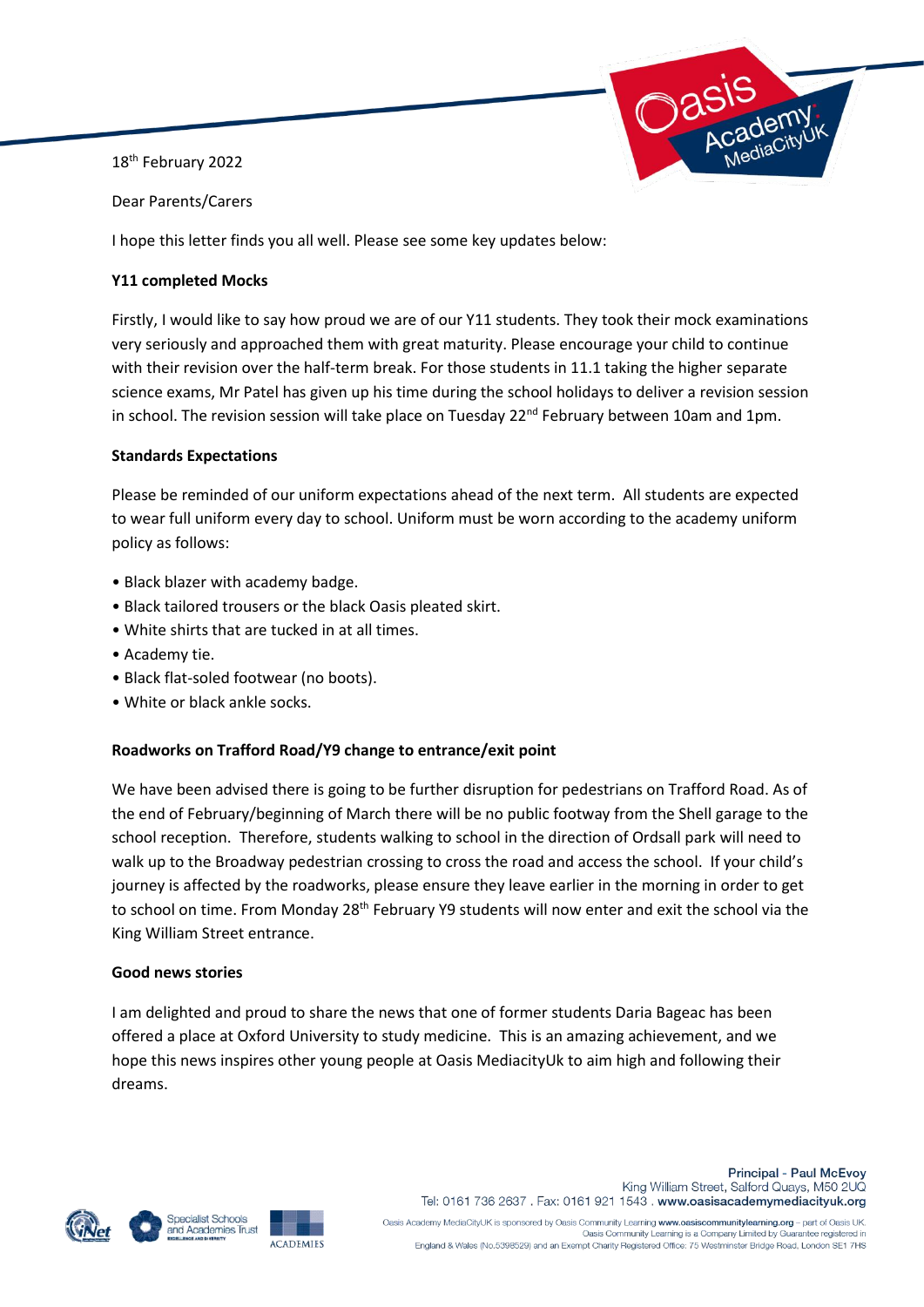

I am also pleased to announce that three Oasis MediacityUk students are standing in the Salford Youth Council elections. Salford Youth Council is a group of young people who work towards representing the views of all young people in Salford. As a group they campaign on issues that matter to young people, and work to improve the image of young people. Lesley Boli and Tiffany Lyons are standing for Member of Youth Parliament and Paaniz Afrang is standing for Salford Young Mayor. We would like to wish all three students the best of luck in the upcoming election results.

Oasis MediaicityUk's Debate Mate team are going from strength to strength. On 2<sup>nd</sup> February our Debate Mate team entered a competition against two other schools. The academy was victorious in both competitions and one of our students was even awarded the title 'star debater' by the judging panel.

#### **Upcoming events**

Community Hub family litter pick 21<sup>st</sup> & 23<sup>rd</sup> February

[https://www.oasisacademymediacityuk.org/uploaded/personal/3040/Litter\\_pick\\_half\\_term\\_\(1\).pdf](https://www.oasisacademymediacityuk.org/uploaded/personal/3040/Litter_pick_half_term_(1).pdf)

Community Hub car indoor boot sale 6th March

[https://www.oasisacademymediacityuk.org/uploaded/personal/3040/poster\\_car\\_boot.pdf](https://www.oasisacademymediacityuk.org/uploaded/personal/3040/poster_car_boot.pdf)

3rd March World Book Day

W/C 7<sup>th</sup> March Y10 assessments

W/C 14<sup>th</sup> March Y7 - Y9 assessments

17<sup>th</sup> March Y11 Parents Evening

31<sup>st</sup> March Y9 Parents Evening

6 th May – Y11 trip to Blackpool

## **Sayo/Sparky holiday club**

Sayo/Sparky holiday club is back in the February half-term from Monday 21<sup>st</sup> – Thursday 24<sup>th.</sup>It's just £2 a day for sports, crafts, games with a hot lunch included. Please see the attached link for more information.

## [https://www.eventbrite.co.uk/e/sayosparky-february-activity-programme-tickets-262451929787#](https://www.eventbrite.co.uk/e/sayosparky-february-activity-programme-tickets-262451929787)

#### **Covid Vaccinations**

The in-school covid vaccination programme is now complete. The school nurses will not be returning to deliver further covid vaccines. You can however now access alternative vaccination sessions via





**ACADEMIES** 



Oasis Academy MediaCityUK is sponsored by Oasis Community Learning www.oasiscommunitylearning.org - part of Oasis UK.<br>Oasis Community Learning is a Company Limited by Guarantee registered in England & Wales (No.5398529) and an Exempt Charity Registered Office: 75 Westminster Bridge Road, London SE1 7HS

**Principal - Paul McEvoy**